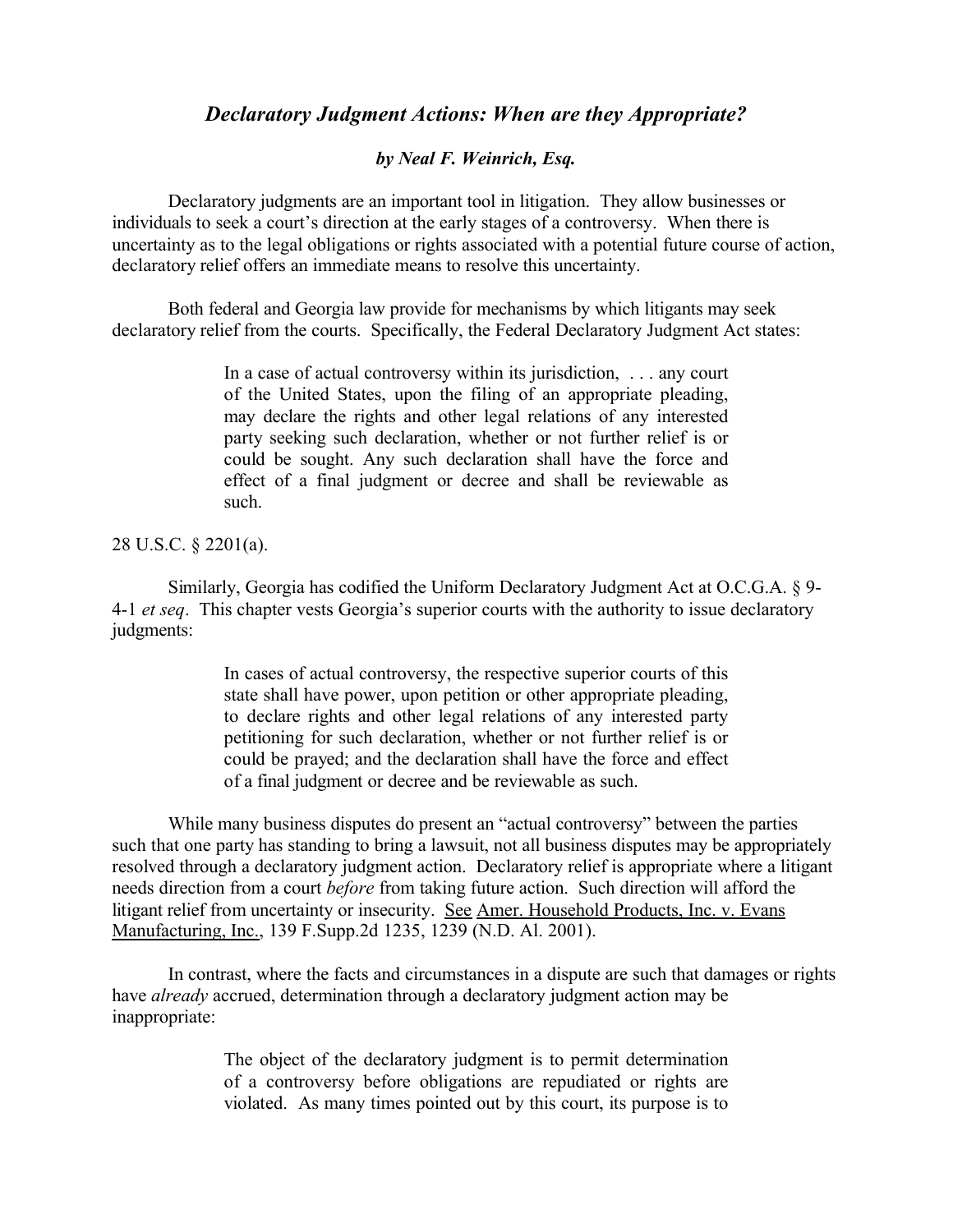permit one who is walking in the dark to ascertain where he is and where he is going, to turn on the light before he steps rather than after he has stepped in a hole.

Cox v. Athens Reg. Med. Cent., 279 Ga. App. 586, 594, 631 S.E.2d 792, 799 (2006); see also Baker v. City of Marietta, 271 Ga. 210, 214, 518 S.E.2d 879, 884 (1999)("[w]here the rights of the parties have already accrued and the party seeking the declaratory judgment does not risk taking future undirected action, a declaratory judgment would be 'advisory'").

There are classic examples of business situations in which a declaratory judgment action is appropriate. For example, a declaratory judgment action may be brought by an employee against his or her former employer concerning the enforceability of a covenant not to compete. The employee's new employer, who competes with the former employer, may also join in the action. The employee may seek declaratory relief that the covenant is unenforceable before commencing work with a competitor and potentially violating the covenant. The new employer may seek declaratory relief that its employment of the employee will not constitute tortious interference with the former employer's contractual relations with its former employee. In this situation, declaratory relief is an appropriate remedy. See, e.g., Enron Capital  $&$  Trade Resources Corp. v. Pokalsky, 227 Ga. App. 727, 729, 490 S.E.2d 136, 138-9 (1997).

Similarly, an insurer may seek declaratory relief that it owes no duty to defend its insured under an insurance policy after a claim is submitted for coverage but before a formal declination of coverage is issued. See, e.g., Atlanta Casualty Co. v. Fountain, 262 Ga. 16, 17, 413 S.E.2d 450, 451 (1992). A company concerned about infringing another company's patent may file a declaratory judgment action seeking a declaration of non-infringement. See, e.g., North Amer. Oil Co. v. Star Brite Distributing, Inc., 148 F.Supp.2d 1351, 1355 (N.D. Ga. 2001).

Under these circumstances, the court's guidance through a declaratory judgment tells the litigant whether its proposed course of conduct or business will subject them to future damages. This procedure assists in relieving the insecurity or uncertainty associated with a proposed course of action. It is thus appropriate. See County Materials Corp. v. Allan Block Corp., 431 F.Supp.2d 937, 945 (W.D. Wisc. 2006)("a declaratory judgment action is proper when a declaration of rights is a bona fide necessity for the natural defendant/declaratory judgment plaintiff to carry on with its business."); Georgia Pub. Serv. Comm. v. CSX Trans., Inc., 225 Ga. App. 787, 788, 484 S.E.2d 799, 802 (1997)(declaratory relief proper where "facts alleged demonstrate the necessity of judicial intervention to protect CSX's right to control the Cordele facility, a right denied by the Commission").

In contrast, declaratory relief may be inappropriate in some circumstances, such as a pure breach of contract action. That is, where the actions that allegedly constitute a breach of a contract have *already* occurred, there is no *future* uncertainty to resolve.

For example, one party may claim that it performed under a commission agreement and is entitled to payment of his or her commission. The other party may file a declaratory judgment action seeking a declaration that there has not been performance under the agreement and that no commission is owed. In that situation, the question to be answered is whether a breach has *already* occurred by the declaratory judgment plaintiff's failure to pay the commission, and thus whether payment is owed as a result of that past breach. There is no uncertainty as to a future